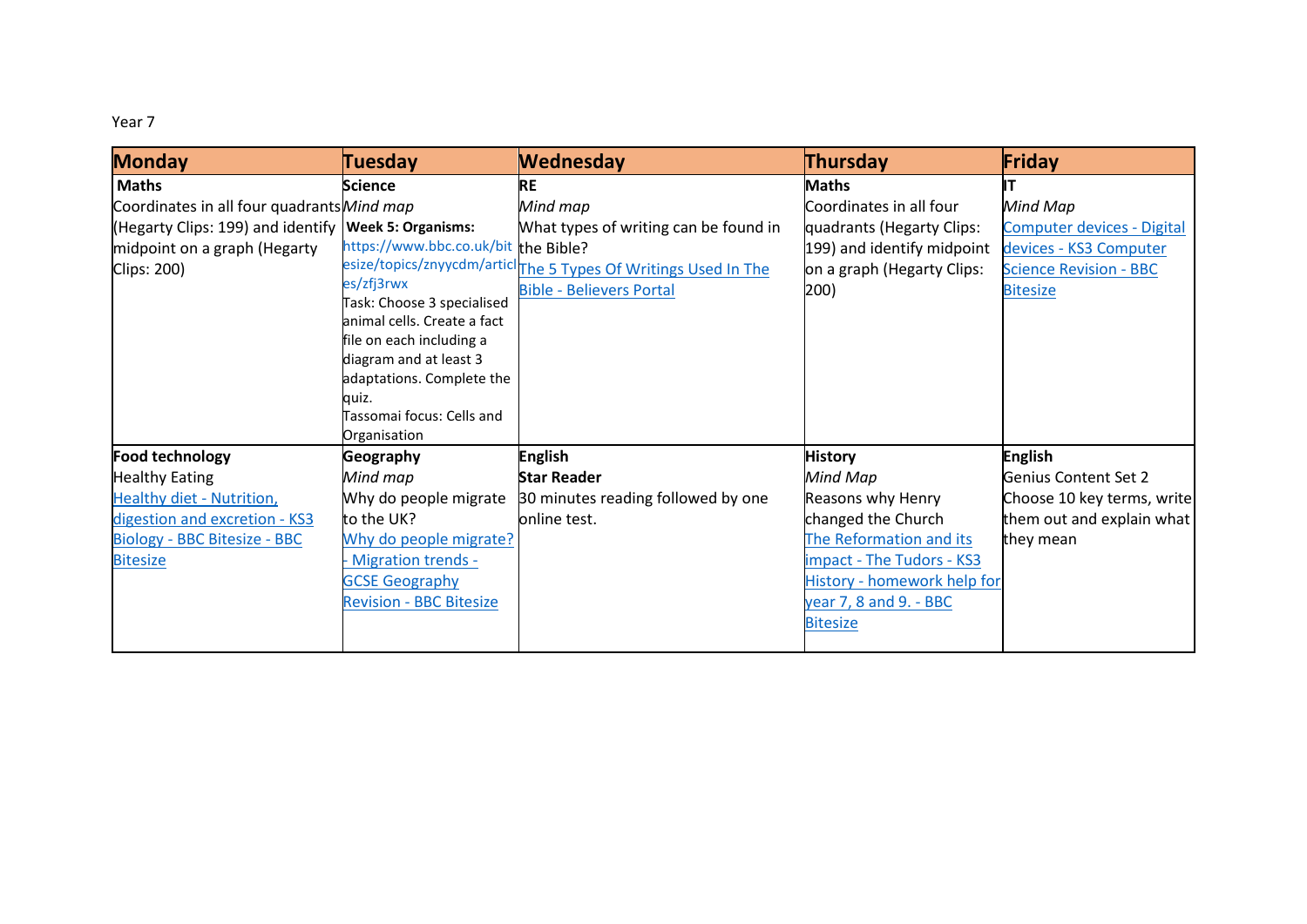## Year 8

| <b>Monday</b>                              | <b>Tuesday</b>                                   | <b>Wednesday</b>                                                 | <b>Thursday</b>            | Friday                           |
|--------------------------------------------|--------------------------------------------------|------------------------------------------------------------------|----------------------------|----------------------------------|
| <b>Maths</b>                               | <b>Science</b>                                   | <b>RE</b>                                                        | <b>Maths</b>               |                                  |
| Coordinates in all four quadrants Mind map |                                                  | Mind map                                                         | Coordinates in all four    | Mind Map                         |
| (Hegarty Clips: 199) and identify          | <b>Week 5: Genes</b>                             | What did St Francis teach Christians                             | quadrants (Hegarty Clips:  | What is programming? -           |
| midpoint on a graph (Hegarty               | (Inheritance):                                   | about care for the environment?                                  | 199) and identify midpoint | Introduction to                  |
| Clips: 200)                                |                                                  | https://www.bbc.co.uk/bit St. Francis of Assisi: A saint for the | on a graph (Hegarty Clips: | programming - KS3                |
|                                            |                                                  | esize/topics/zpffr82/article environment   Simply Catholic       | 200)                       | <b>Computer Science Revision</b> |
|                                            | s/zgn3ydm                                        |                                                                  |                            | <b>BBC Bitesize</b>              |
|                                            | Task: Complete a mind<br>map summarising the key |                                                                  |                            |                                  |
|                                            | points in inheritance.                           |                                                                  |                            |                                  |
|                                            | Complete quiz.                                   |                                                                  |                            |                                  |
|                                            | Tassomai focus: Variation                        |                                                                  |                            |                                  |
|                                            | and Classification                               |                                                                  |                            |                                  |
| <b>DT</b>                                  | Geography                                        | <b>English</b>                                                   | <b>History</b>             | <b>English</b>                   |
| <b>Materials</b>                           | Mind map                                         | <b>Star Reader</b>                                               | Mind Map                   | Genius Content Set 2             |
| <b>Timbers - Timber-based</b>              | Africa; A continent of                           | 30 minutes reading followed by one                               | Slave resistance           | Choose 10 key terms, write       |
| materials - AQA - GCSE Design              | contrasts - from the RGS online test.            |                                                                  | Slave Resistance           | them out and explain what        |
| and Technology Revision - AQA -            | https://www.rgs.org/sch                          |                                                                  | Schoolshistory.org.uk      | they mean                        |
| <b>BBC Bitesize</b>                        | ools/teaching-                                   |                                                                  |                            |                                  |
|                                            | resources/africa-a-                              |                                                                  |                            |                                  |
|                                            | continent-of-contrasts/                          |                                                                  |                            |                                  |
|                                            |                                                  |                                                                  |                            |                                  |
|                                            |                                                  |                                                                  |                            |                                  |